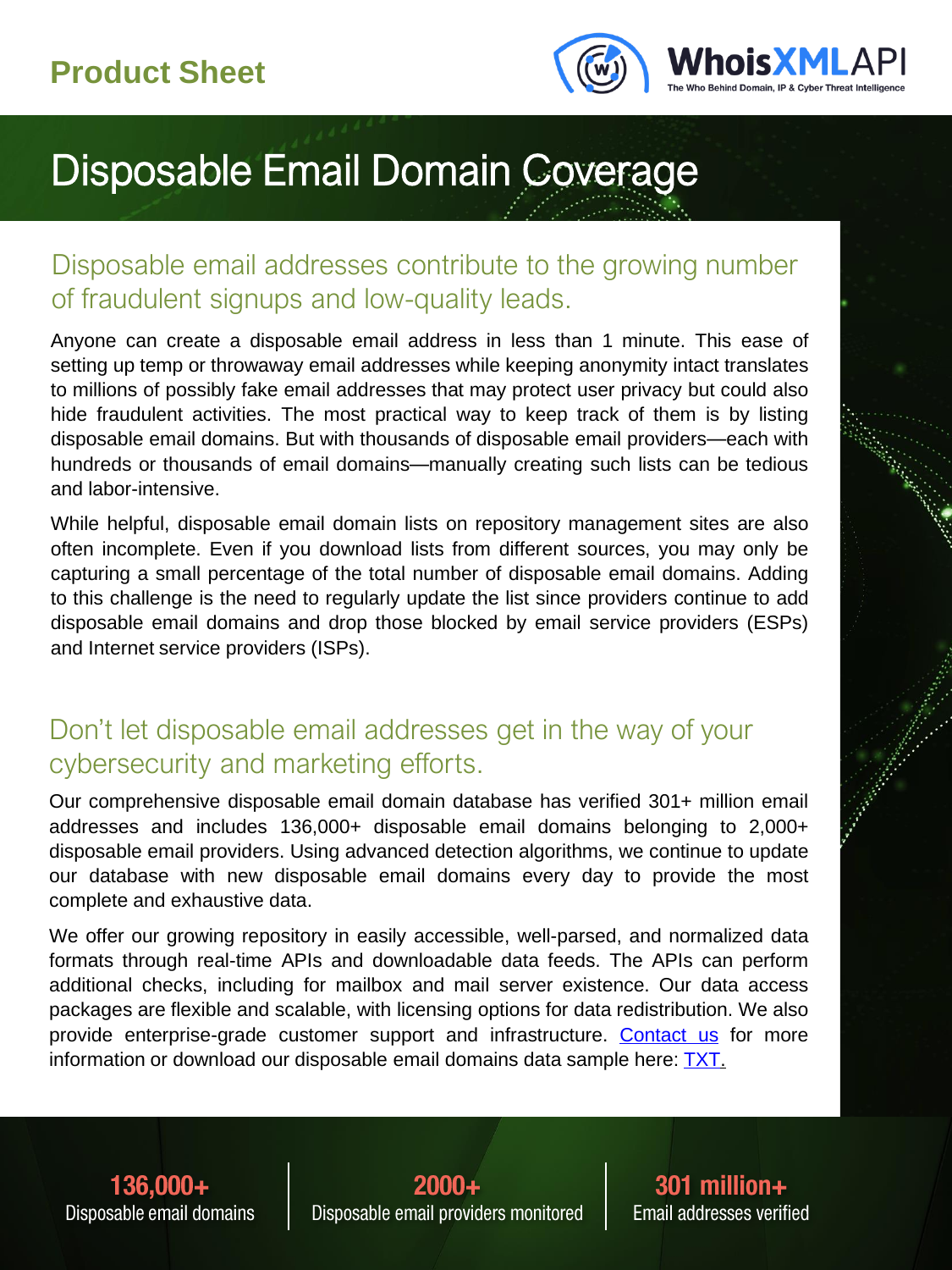

## Practical Usage

Get the disposable email domain data you need to:

- Validate new users who sign up for free trials or freemium packages
- Reduce the risk of freemium or free trial abuse where users repeatedly sign up using different disposable email addresses
- Avoid poor-quality marketing leads and keep SaaS churn rates low
- Augment the capabilities of email security and marketing intelligence platforms
- Clean email contact lists to ensure that every contact can receive marketing emails

### What Records Are Included?

Our disposable email domain database contains a comprehensive list of disposable email domains available in .TXT format. It is one of the data sources of Email Verification API, a tool that returns multiple email validation results. See the table below for an overview of each record we provide and what they mean.

| <b>Checks</b>                                                                             | <b>Description</b>                                                                                                                                                                                                                                                                                                                                                                                                                             |
|-------------------------------------------------------------------------------------------|------------------------------------------------------------------------------------------------------------------------------------------------------------------------------------------------------------------------------------------------------------------------------------------------------------------------------------------------------------------------------------------------------------------------------------------------|
| <b>Disposable</b><br>email domain<br>check                                                | Verifies if the email address is disposable or temporary by<br>checking if it is from a disposable email provider.                                                                                                                                                                                                                                                                                                                             |
| <b>Additional</b><br>checks via<br><b>Email</b><br><b>Verification</b><br><b>API only</b> | • Validates if the email address follows the correct syntax.<br>• Uses SMTP connection and email-sending emulation techniques to verify if<br>the email address can receive messages.<br>• Checks if the email domain is valid on the DNS.<br>• Verifies if the email address was created using a free email provider.<br>• Checks if the mail server has a catch-all address that receives all emails<br>sent to nonexistent email addresses. |